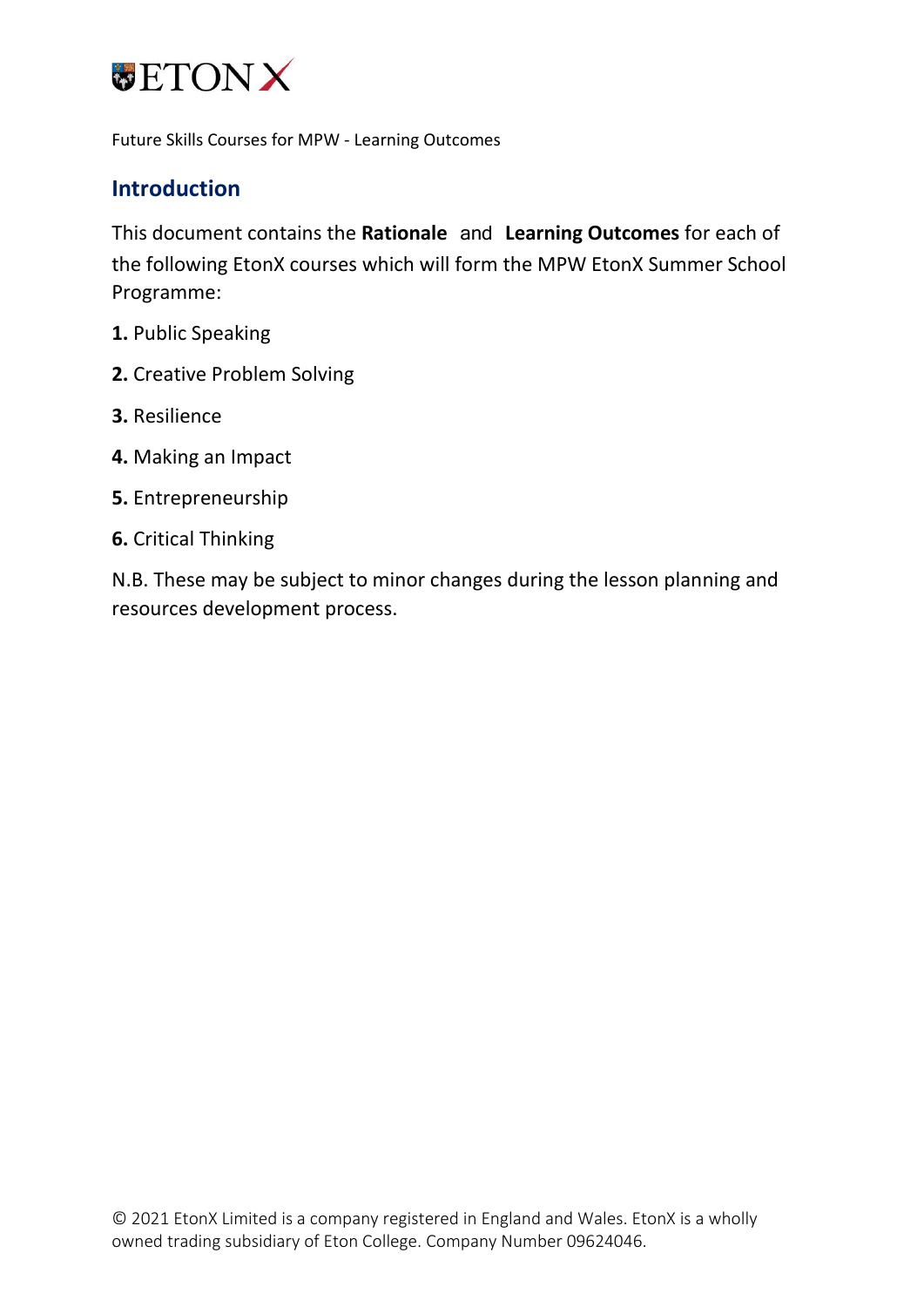

## **1. Public Speaking**

#### **Rationale**

Public speaking is an essential skill in every area of life, and yet it is also feared by many people. The EtonX Public Speaking course will improve students' ability to speak in all kinds of contexts, from formal speeches in front of audiences to informal presentations in class. They will learn how to overcome nerves, engage their audience and deal with difficult questions.

#### **Day-by-Day Overview**

- **Day 1:** Understanding Public Speaking
- **Day 2:** Using Voice and Body
- **Day 3:** Pacing and Signposting
- **Day 4:** Engaging your Audience
- **Day 5:** Final Speech

#### **Learning Outcomes**

- overcome nerves and anxiety
- deal with difficult questions and interruptions
- engage the audience
- moderate their volume, pitch and tone for maximum impact
- highlight key points with pausing, pacing and signposting
- deliver talks without a script.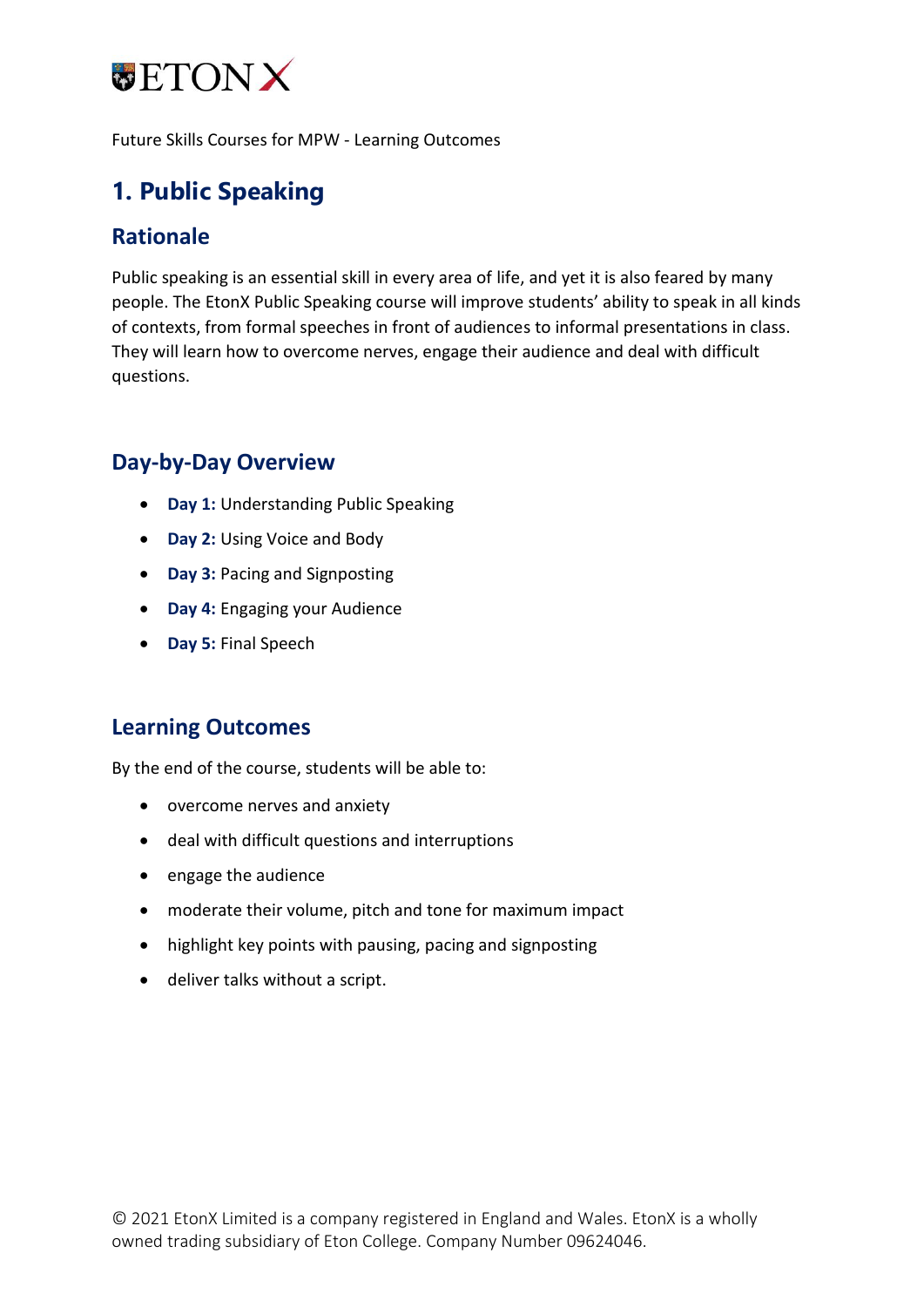

# **2. Creative Problem Solving**

#### **Rationale**

Creativity and problem solving are among the World Economic Forum's top skills for the future of work. The EtonX Creative Problem-Solving course equips students with a process for creative problem solving that can be applied in their academic and personal lives. Students will learn techniques commonly used in business and creative industry settings to solve complex problems in creative and collaborative ways. They will learn how to generate innovative ideas and apply them to real-life problems. They will also learn how to craft and improve those ideas and how to persist through the creative process to share their ideas in a visually and verbally creative way.

#### **Day-by-Day Overview**

- **Day 1:** Understanding the Problem
- **Day 2:** Generating Ideas
- **Day 3:** Crafting and Improving
- **Day 4:** Communicating Creatively
- **Day 5:** Sharing Creative Ideas

#### **Learning Outcomes**

- find the root cause(s) of a problem
- generate lots of innovative ideas to solve a problem
- use tried-and-tested techniques for evaluating their ideas
- persist with the creative process and overcome doubts
- communicate their ideas with visual and verbal flair
- reflect on the creative process.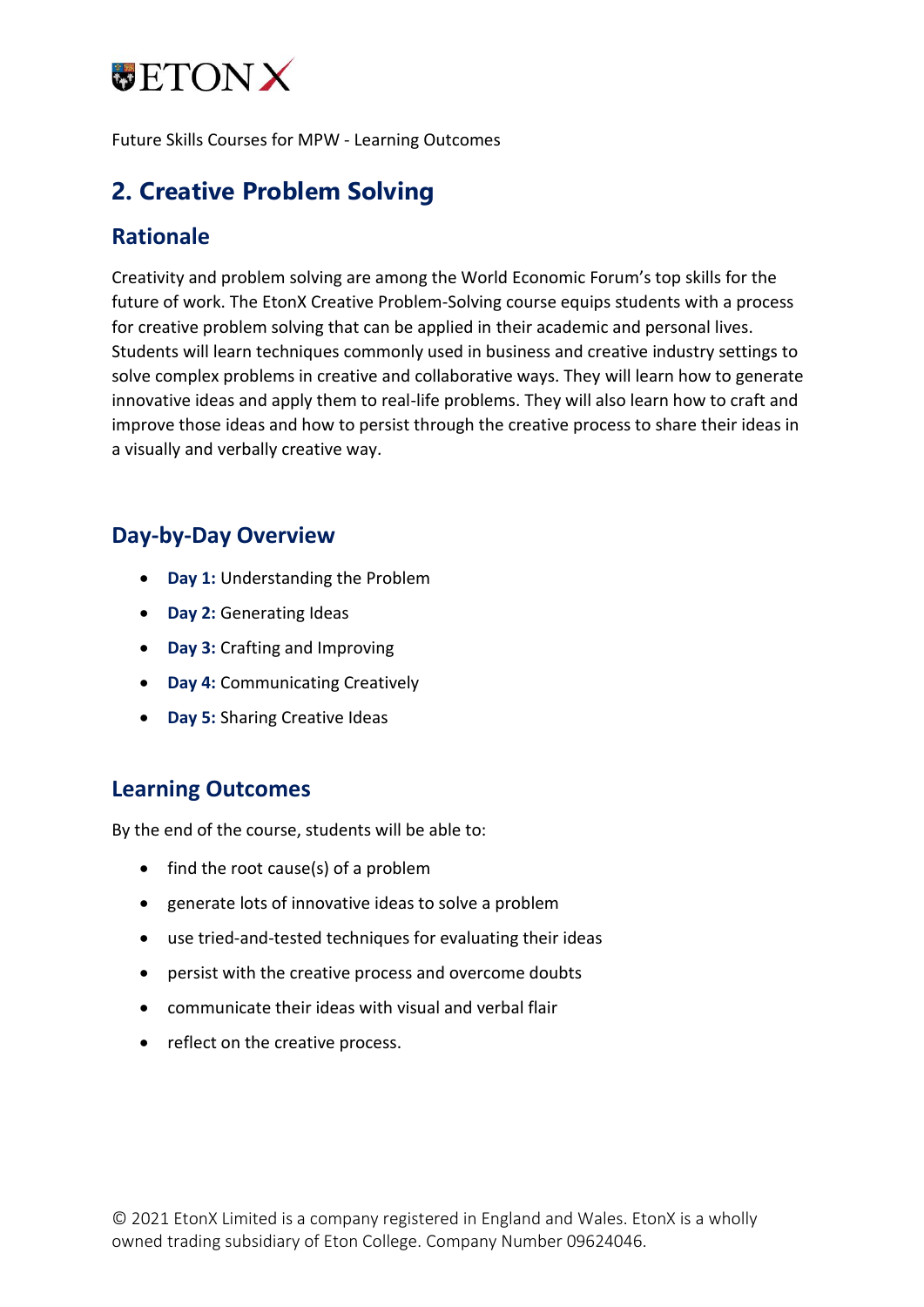

## **3. Resilience**

#### **Rationale**

In a rapidly changing and unpredictable world, resilience is an essential skill. The EtonX Resilience course helps students to feel more capable and in control of their lives. During the course, they will gain insights into their emotions and how to manage their wellbeing. They will analyse a range of scenarios which will help them bounce back from failure and use key techniques, such as growth mindset, mindfulness and gratitude as well as learning strategies for developing greater resilience, including how to conquer their fears to achieve their life goals.

#### **Day-by-Day Overview**

- **Day 1:** Knowing Yourself
- **Day 2:** Using your Strengths
- **Day 3:** Positive Thinking
- **Day 4:** Growth Mindset
- **Day 5:** Building Connections

#### **Learning Outcomes**

- understand and regulate their emotions
- recognise and build on their strengths
- handle stress and learn from setbacks
- see situations from different perspectives
- have a positive, optimistic attitude
- build strong, trusting relationships.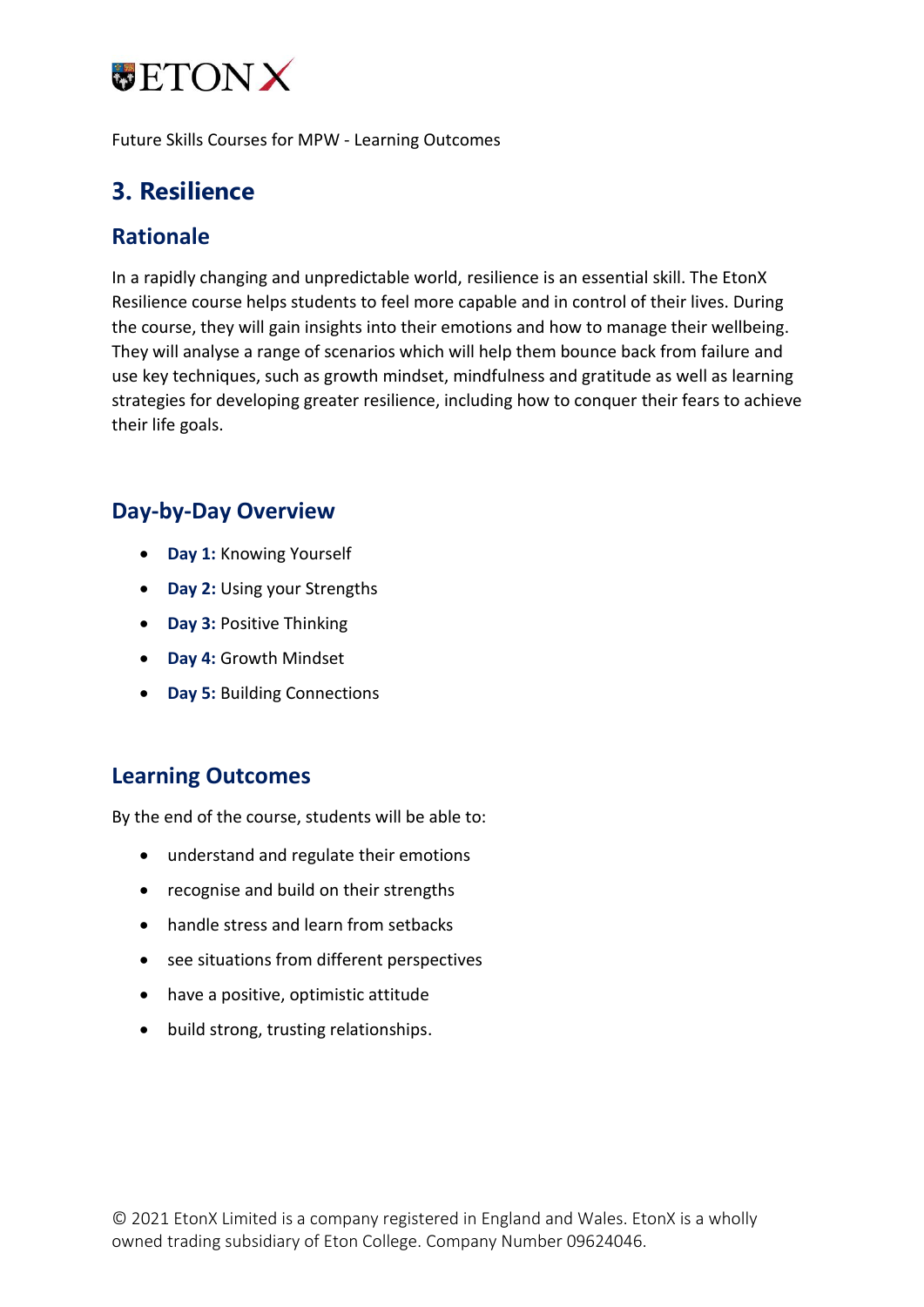

### **4. Making an Impact**

#### **Rationale**

The EtonX Making an Impact course will help students learn how to become more assertive, confidently communicate their ideas and opinions and improve their influencing skills. They will understand how to moderate their body language, actively listen to others and ask questions in the right way in order to achieve their goals.

### **Day-by-Day Overview**

- **Day 1:** Assertiveness
- **Day 2:** Active Listening
- **Day 3:** Managing Requests
- **Day 4:** Influence and Trust
- **Day 5:** Persuading Others

#### **Learning Outcomes**

- communicate their opinions clearly and confidently
- ask for what they want and say 'no' politely
- moderate their body language and tone of voice to make the right impression
- ask better questions and summarise what they hear
- build trust and empathise with others
- understand and implement different techniques to influence and persuade others.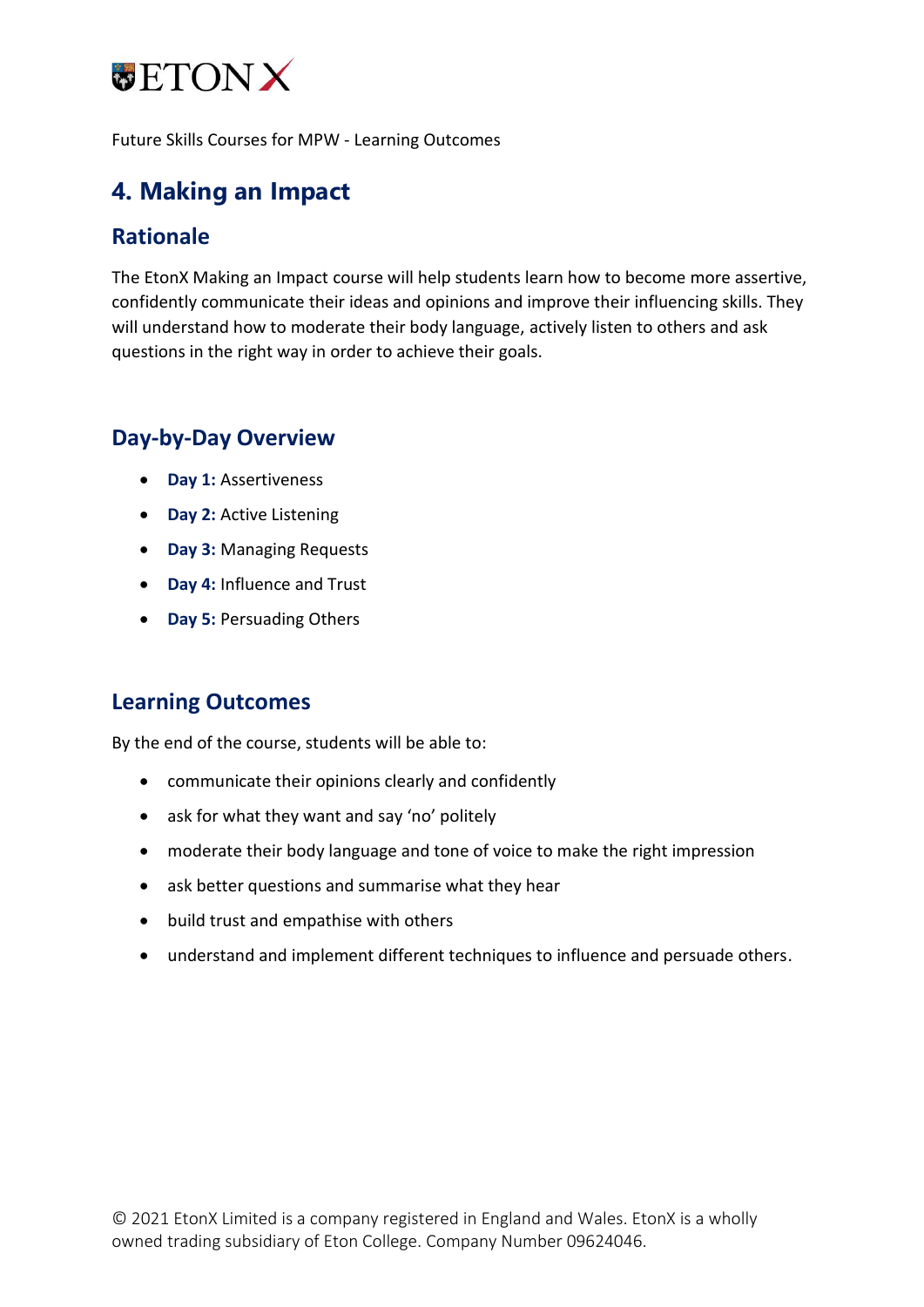

### **5. Entrepreneurship**

#### **Rationale**

More and more young people are deciding to start their own businesses, and companies of all sizes recognise the value of employees with an entrepreneurial mindset. The EtonX Entrepreneurship course will help students generate, develop and refine their business ideas, and will give them the confidence to start pitching their visions to others. The course will take them from the initial stages of identifying opportunities, from conceptualising a Minimum Viable Product (MVP) through to practising their pitch. They will hear advice from well-known entrepreneurs and experts in the space, who will share the lessons and concepts they learnt in their careers.

#### **Day-by-Day Overview**

- **Day 1**: Identifying Opportunities
- **Day 2:** Researching Customers
- **Day 3:** Challenging Assumptions
- **Day 4:** Preparing your Pitch
- **Day 5:** Delivering your Pitch

#### **Learning Outcomes**

- think and act like successful entrepreneurs
- identify problems and opportunities
- generate ideas that solve problems and/or have an impact
- test and validate their ideas and assumptions
- refine and iterate on ideas and assumptions
- pitch their ideas to others.